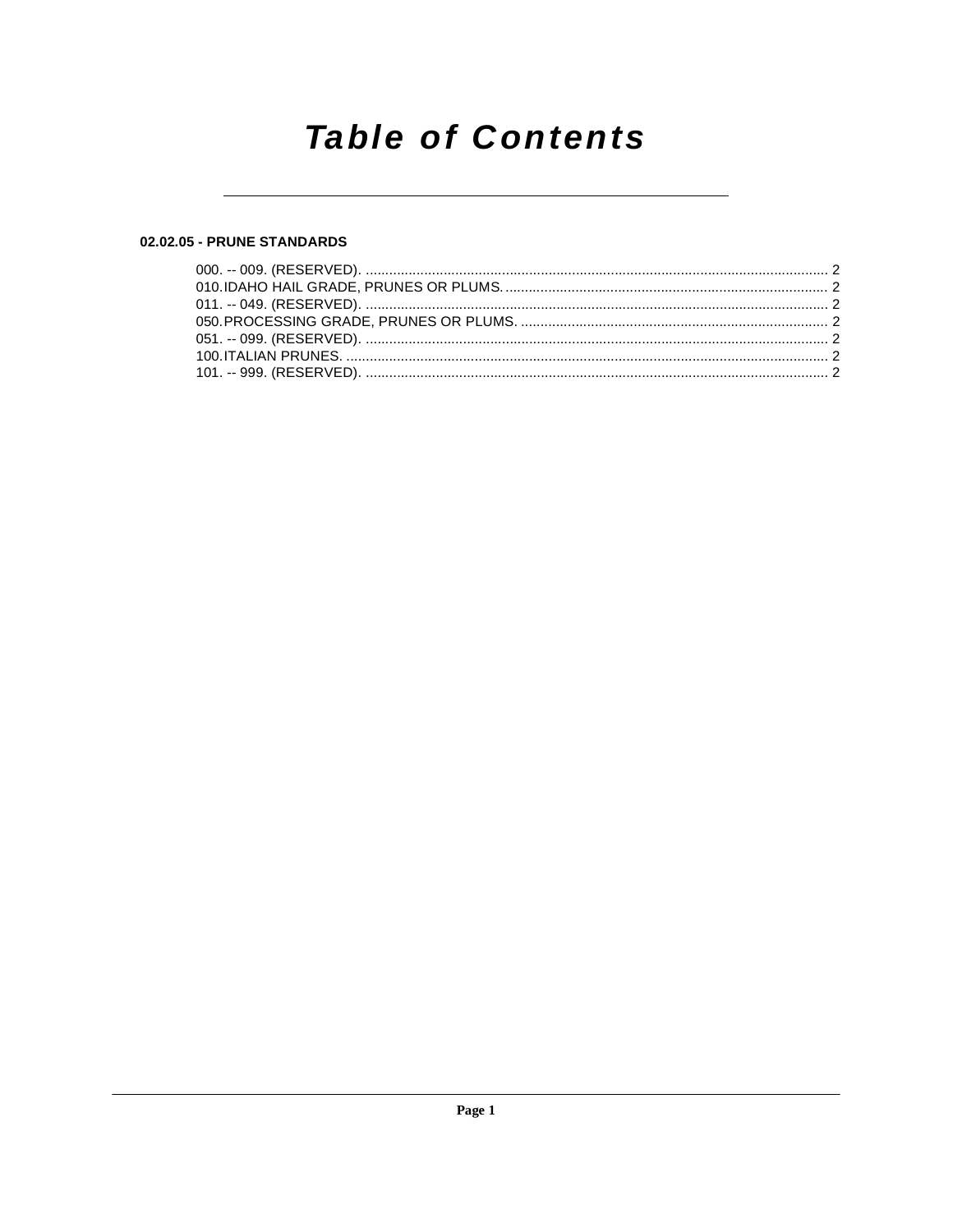#### **IDAPA 02 TITLE 02 Chapter 05**

#### **02.02.05 - PRUNE STANDARDS**

#### **(by Provision of Title 22, Chapter 7, Idaho Code)**

#### <span id="page-1-1"></span><span id="page-1-0"></span>**000. -- 009. (RESERVED).**

#### <span id="page-1-9"></span><span id="page-1-2"></span>**010. IDAHO HAIL GRADE, PRUNES OR PLUMS.**

This grade shall consist of plums or prunes of one variety or similar varietal characteristics which shall meet all requirements of the U.S. No. 1 grade provided that not to exceed twenty-five percent (25%) by count may show hail marks which are well healed. (7-1-93) marks which are well healed.

#### <span id="page-1-3"></span>**011. -- 049. (RESERVED).**

#### <span id="page-1-13"></span><span id="page-1-4"></span>**050. PROCESSING GRADE, PRUNES OR PLUMS.**

<span id="page-1-8"></span>**01. Grading**. Grading shall be based on the current (May 22, 1958) U.S. Standards for Plums and Prunes as defined in paragraph 51.1522, U.S. Combination including subsequent paragraphs related to U.S. Combination with the following exceptions: (7-1-93)

a. The minimum size shall be one and one-third  $(1-1/3)$  inches diameter, meaning the shortest dimension measured through the center of the fruit at right angles to a line from stem to blossom end. All smaller fruit shall be graded as culls as per Subsection 050.01.d. below. (7-1-93) shall be graded as culls as per Subsection 050.01.d. below.

b. Worm damage (infestation) is limited to one percent (1%) maximum. (7-1-93)

c. As related to maturity the fruit sugar (soluble solids) content of eighteen (18) degrees F brix as a minimum based on samples of random sample of five  $(5)$  pounds, pits removed, using at least ten  $(10)$  whole fruit. (7-1-93)

d. A tolerance of five percent (5%) cullage (worm infestation limited to one percent (1%)) will be accepted without dockage, but all cullage over ten percent (10%) the TOTAL WILL BE CLAIMED, further that the processor reserves the right to reject all loads over twenty percent (20%) defects or over, or to renegotiate with the grower outside of these conditions if the grower wishes to sell on this basis. (7-1-93) grower outside of these conditions if the grower wishes to sell on this basis.

#### <span id="page-1-5"></span>**051. -- 099. (RESERVED).**

#### <span id="page-1-11"></span><span id="page-1-6"></span>**100. ITALIAN PRUNES.**

<span id="page-1-10"></span>**01. Idaho No. 1**. Idaho No. 1 to be exactly as the specifications and definitions of the current U.S. No. 1 with the one exception as follows: Sub. paragraph (a) of 51.1521 (31 F.R. (6240) effective April 23, 1966, delete the words "be fairly well colored" and insert in lieu thereof "have two-thirds (2/3) of the surface with purplish color", thus sub (a) of  $51.1521$  will read, "Italian type prunes shall have two-thirds ( $2/3$ ) of the surface with purplish color and, unless otherwise specified, shall not be less than one and one-eighth (1-1/8) inches in diameter". (See paragraph. 51.1525). (7-1-93)  $51.1525$ ). (7-1-93)

<span id="page-1-12"></span>**02. Nomenclature**. The nomenclature, U.S. No. 1 of 51.1521 (31 F.R. 6240) will read "Idaho No. 1". All other factors of the United States Standards for Fresh Plums and Prunes, effective April 23, 1966, shall remain in force and effect in defining the definitions of the rules of Idaho No. 1, as well as handbooks, administrative directives, base color minimum and applications thereof. (7-1-93)

<span id="page-1-7"></span>**101. -- 999. (RESERVED).**